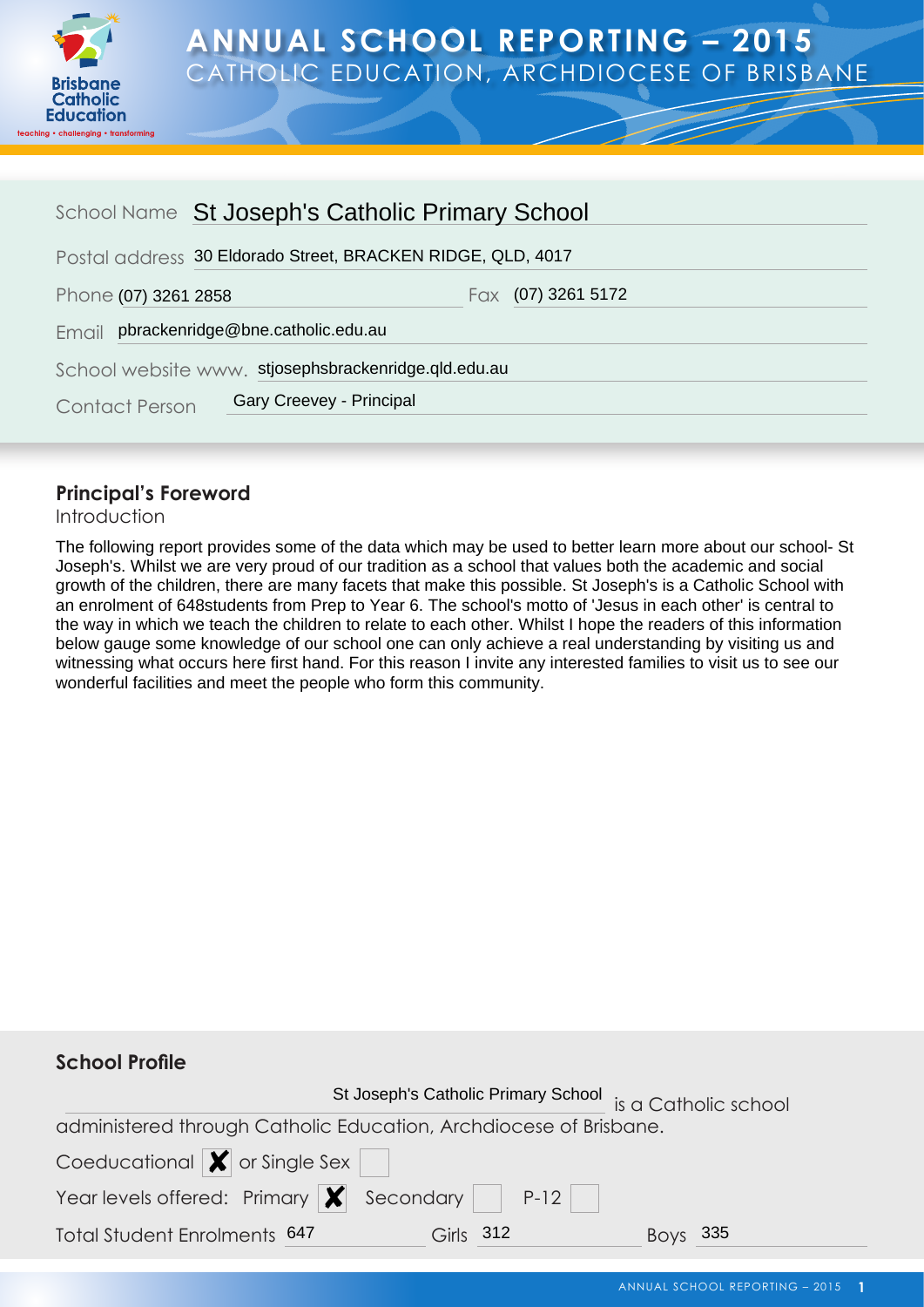#### Characteristics of the student body

We have an outstanding group of young people who make up our student body. Most live within this parish and have established good relationships both in and out of school. We support children from a variety of cultures and offer them quality education within a safe and happy environment. Our older students are our school leaders and support the staff in different aspects of school life. Our Buddy program sees students from different year levels interacting closely across the school. The good behaviour and care of each other shown by our students is a feature of St Joseph's children.

## Our distinctive curriculum offerings

St Joseph's offers a wide variety of subjects. The basic core skills are covered in English, Mathematics, History and, Science. Religious Education is provided to all students as an integral part of our curriculum and ethos of our school community. The curriculum is diverse, to provide a range of learning opportunities and cater for the individual style of learning that each child possesses. Proudly we offer all students the opportunity to participate and excel in all subjects, in our instrumental music and choir programs, school musicals and concerts, sport at school, district and regional level. Our highly trained teachers, teacher aides, office staff, cleaners and grounds staff comprise a team of dedicated people working together in the best interests of all students. Our specialised staff offer diversity in programs catering for differences in learners' needs in learning difficulty, extension and enrichment.

Other subjects taught at St Joseph's include Art, Drama, Library, Music, Health & Physical Education (H.P.E) and L.O.T.E (Language other than English); Japanese. Children from Years 1 to 6 learn L.O.T.E.

In addition, children from Years 3 to 6 who qualify are able to take part in an Instrumental Music Program which is held in school time. This includes Woodwind, Brass and Percussion and a Beginner's Band as well as an Advanced Band. Students from Year 1 are able to access our School's Strings Program, and eventually join our School Orchestra. Children may also join a choir in any Year level. Students who wish to learn the piano and guitar are also provided that opportunity.

Our school competes in local competitions in various sports such as Rugby League, AFL and Netball.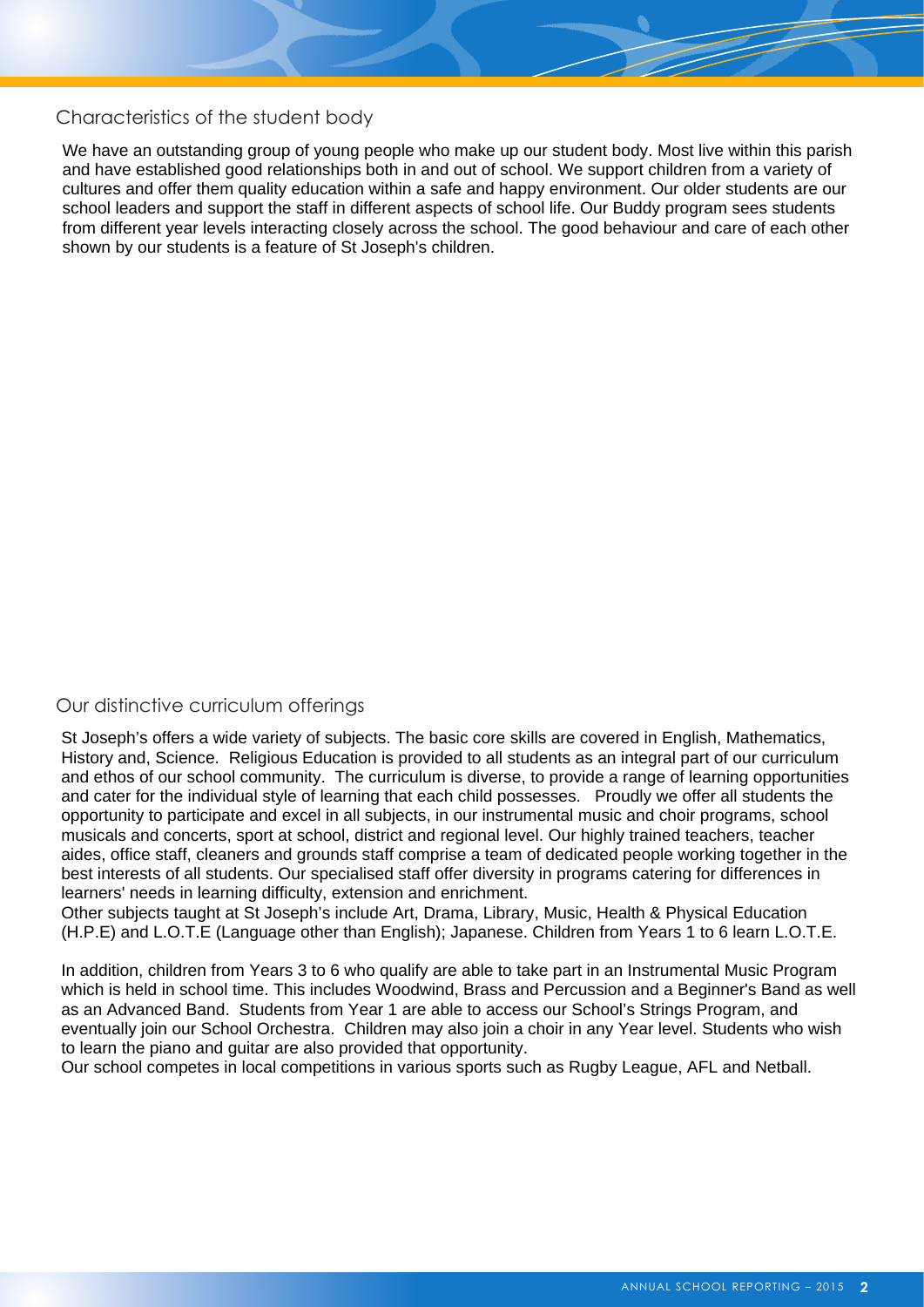#### Extra curricula activities

Our students are able to participate in the following extra-curricular activities:

• Parents may nominate for their children to enter these competitions

- (Year 2– 6) University of New South Wales Mathematics, English, Spelling, and Writing Competitions
- Choir for Prep-2,Junior & Senior Choir,Boys Performance Group
- Aus Kick Football Program, Senior Basketball
- Soccer Skills Program(Qld Roar)
- Interschool Sports Competitions
- Sports rotations with a local cluster of schools
- Highland Dancing
- Instrumental Music
- Tennis and basketball

Children may also participate in Chess, Science, Sewing Club,Garden Club

#### How Information and Communication Technologies are used to assist learning

ICT is integral to most aspects of students learning at St Joseph's. This has become increasingly so with the installation of interactive whiteboards and data projectors in all classrooms. With this technology now available to teachers, children are being exposed to an enormous variety of teaching tools and experiences available through the internet. In addition to this the school is well resourced with laptop computers for classroom use. Banks of Ipads are used to support teaching in the lower school. A One to One laptop program began from Year 4 in 2015.These technologies are used to enhance students own IT skills. Almost all areas of the curriculum are being supported by the use of ICT. As you walk in any classroom the children are likely to be working on an interactive program, viewing information downloaded for teaching a specific topic, creating documents for assignments etc. ICT is very much part of our children's future and is already an indispensable aid to supporting the learning of our children who are being exposed to these technologies as part of normal life. Many of our classrooms have REDCAT Hearing Systems installed to better support all children but most specifically children with mild hearing impairment.

#### Social climate inclusive of pastoral care and our response to bullying

St Joseph's caters for children from many and varied backgrounds, ability levels and cultures. All children are treated equally and given equal opportunity in their educational and extra curricular activities. Ethnic backgrounds and religion are always taken into account when planning special occasions that may involve particular religious celebrations. St Joseph's has clear guidelines for responding to any incidents of bullying or general misbehaviour.

We draw our enrolment predominantly from the suburbs of Bracken Ridge and Bald Hills, but children also travel distances to attend our school, attracted by our academic reputation and quality education. Over the past year our school ran a number of programs to help students and parents. Our Guidance Officer offered Community sponsored Protective Behaviour Workshops, Positive Parenting Programs. Funds and support were provided for students to be involved in "Friends", "Seasons" and Circus skills.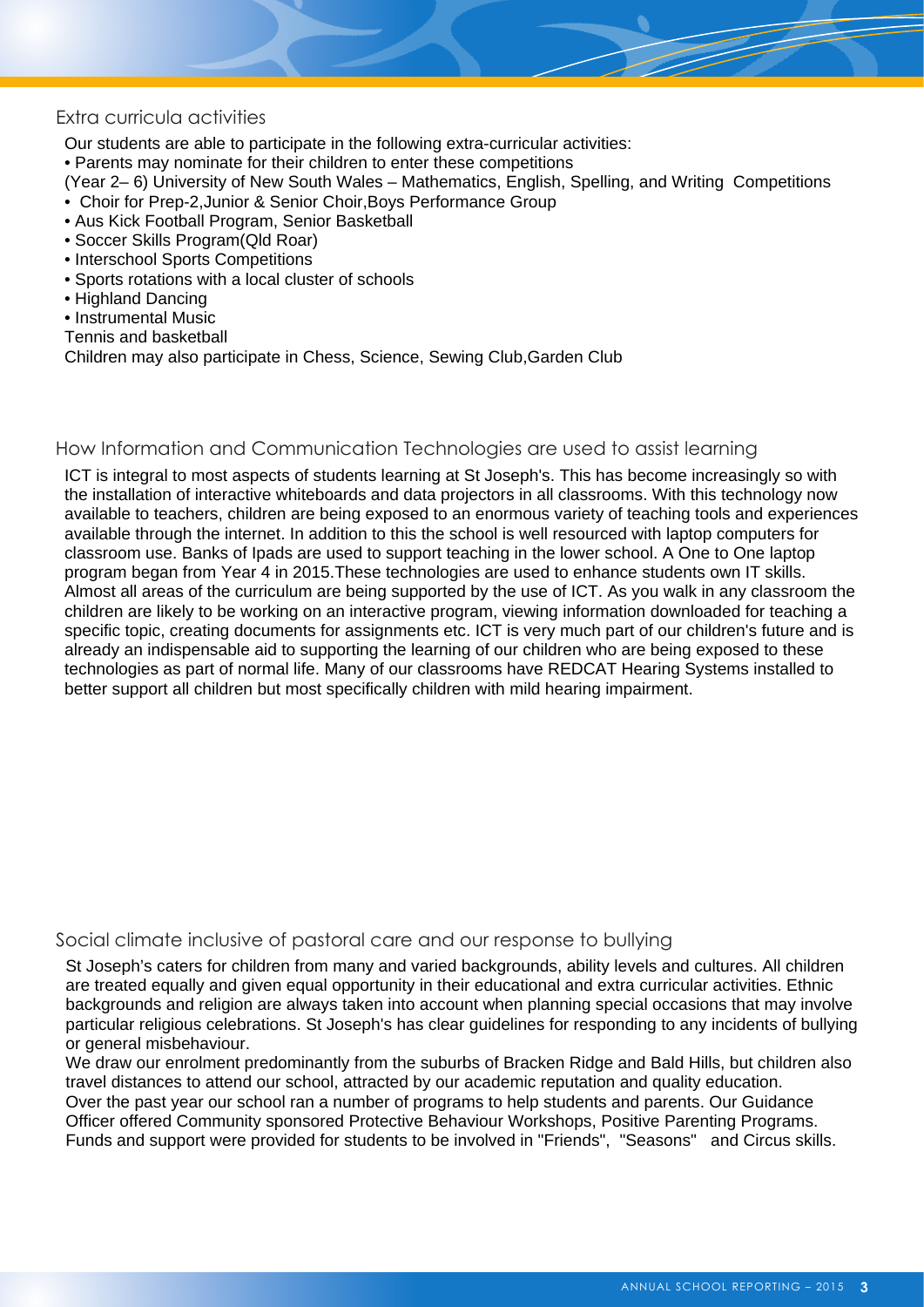#### Parent, student and teacher satisfaction with the school

Parents have the opportunity to feedback to the school leadership their satisfaction or otherwise on a range of issues. This can be done directly to the school verbally or feedback via survey. It can also occur through the School Board or the Parents and Friends Association. Similarly, staff is provided the opportunity to raise concerns with leadership staff through regular communication. Feedback from each of these sources and from the students in our care is invariably very positive.St Joseph's has a wonderful community spirit and this is reflected in how staff, parents and students relate to each other. This reputation of St Joseph's as a school that cares is part of the reason why the school is always at its enrolment capacity.

## Parent involvement in their child's education

St Joseph's School actively welcomes parents' involvement within the school and their child's education. Teachers are happy to give interviews at any suitable time but an appointment must be made. Parentteacher interviews are also requested following reports each Semester. At the beginning of the year, a Parent-Teacher Information Evening is held where the teacher will give an overview of the curriculum for the year, the organisation of the class is discussed, procedures explained and parents are informed of excursions etc that they can expect their child to be involved in during the year.

• Parents and Friends Association (P & F)-St Joseph's School has an active Parents and Friends Association which always welcomes new members. Through our P&F we raise much needed funds for equipment, resources and computers and major projects like our Fete are significant fundraisers. Our School Board supports policy development at St Joseph's

#### • Tuckshop:

Our school Tuckshop is open 4 days a week and is run by a convenor, supported by parents and friends

## **Workforce Composition Teaching Staff Non-teaching Staff Headcounts** Full-time equivalents Aboriginal and Torres Strait Islanders 49 34 40.46 17.33

## **Staff Profile**

#### Qualifications of all teachers

| <b>Highest level of attainment</b> | Number of Teaching Staff (teaching staff includes school leaders) |
|------------------------------------|-------------------------------------------------------------------|
| Doctorate                          |                                                                   |
| <b>Masters</b>                     | 11                                                                |
| Post Graduate Diploma/Certificate  | 5                                                                 |
| <b>Bachelors Degree</b>            | 31                                                                |
| Diploma/Certificate                | 2                                                                 |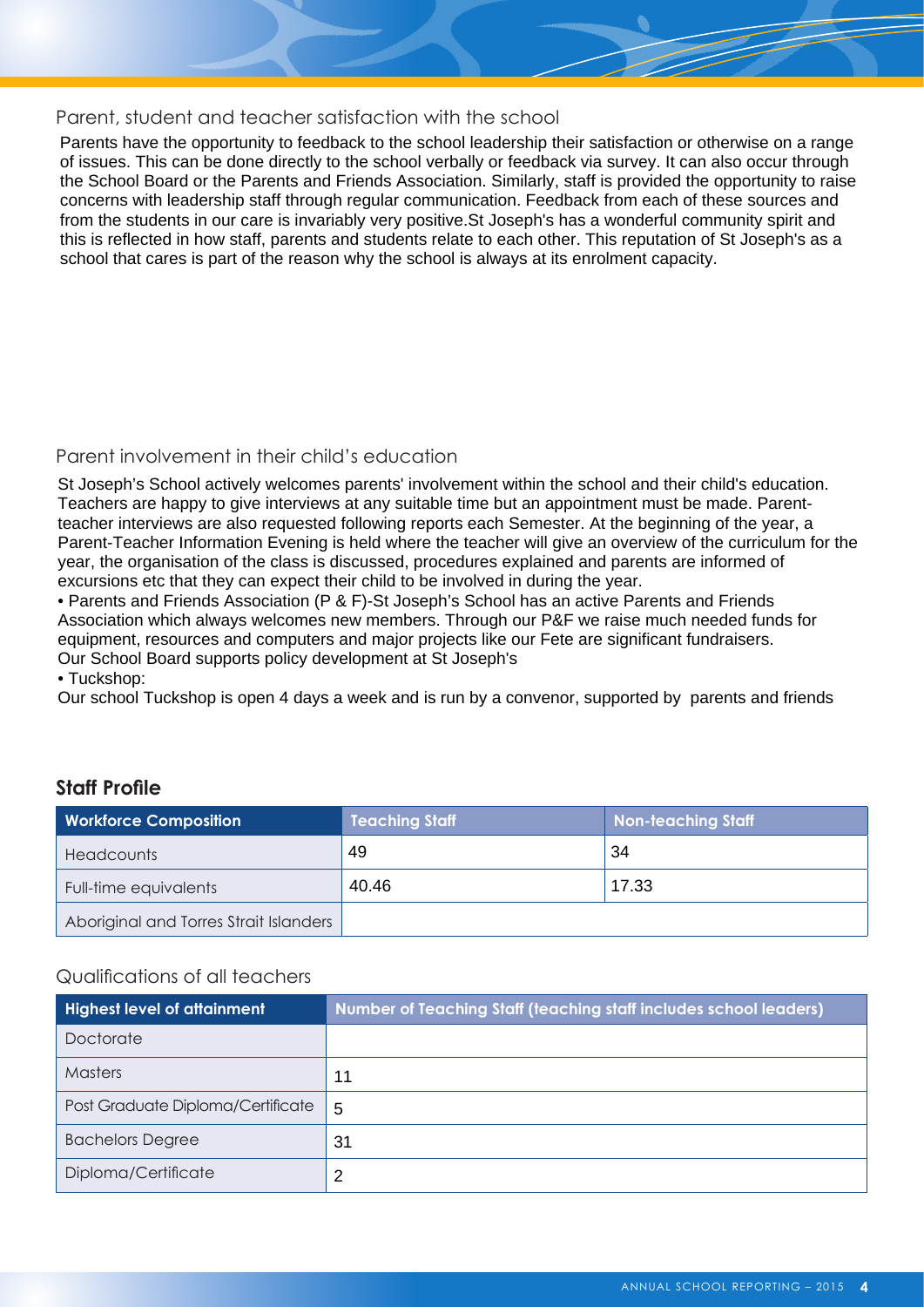Expenditure on and teacher participation in Professional Learning

The total funds expended on teacher professional learning in 2015 was \$157000<br>The major professional development initiatives were as follows

Introduction of Visible Learning strategies Introduction of the Stepping Stones Maths Program LIFE Learning Management System strategies Catering for differing abilities

Introducing the HSS in the Australian curriculum

Catering for different special needs

# **School Income by Funding Source**

School income broken down by funding source is available via the My School website at [http://www.myschool.edu.au/.](http://www.myschool.edu.au/)

To access our school income details, click on the My School link above. You will then be taken to the My School website with the following:



Type in the name of the school you wish to

view, and select <GO>'. Read and follow the instructions on the next screen; you will be asked to accept the Terms of Use and Privacy Policy before being given access to the school's My School entry web page.

School financial information is available by selecting 'School finances' in the menu box in the top left corner of the school's entry web page.

# **Average staff attendance rate**

The staff attendance rate was 95.80 % in 2015.

# **Proportion of staff retained from the previous school year**

From the end of the 2014 school year,  $\frac{96.0}{\%}$  of staff were retained by the school for the 2015 year.

## **Key Student Outcomes**

| Whole School Attendance Rate | 95.00 $%$     |                        |               |
|------------------------------|---------------|------------------------|---------------|
| Prep Attendance Rate         | $\%$<br>96.00 | Year 4 Attendance Rate | $\%$<br>96.00 |
| Year 1 Attendance Rate       | $\%$<br>95.00 | Year 5 Attendance Rate | $\%$<br>95.00 |
| Year 2 Attendance Rate       | $\%$<br>94.00 | Year 6 Attendance Rate | %<br>95.00    |
| Year 3 Attendance Rate       | $\%$<br>96.00 |                        |               |

My School acara Find a school Search by school name **Go** Search by suburb, town or postco A note from ACARA The third release